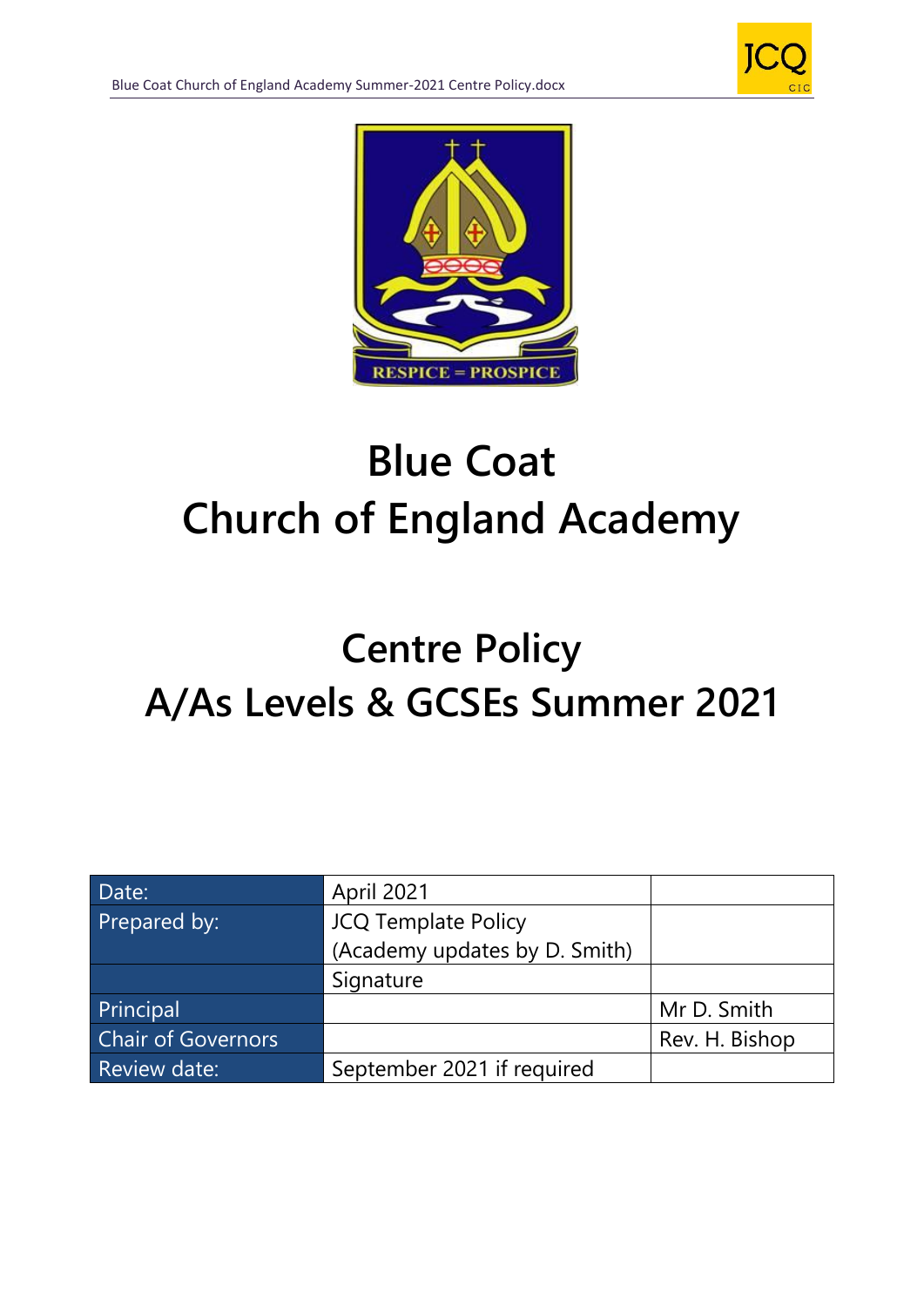

# Contents

| Comparison of teacher assessed grades to results for previous cohorts11 |  |
|-------------------------------------------------------------------------|--|
|                                                                         |  |
|                                                                         |  |
|                                                                         |  |
|                                                                         |  |
|                                                                         |  |
|                                                                         |  |
|                                                                         |  |
|                                                                         |  |
|                                                                         |  |
|                                                                         |  |
|                                                                         |  |
|                                                                         |  |
|                                                                         |  |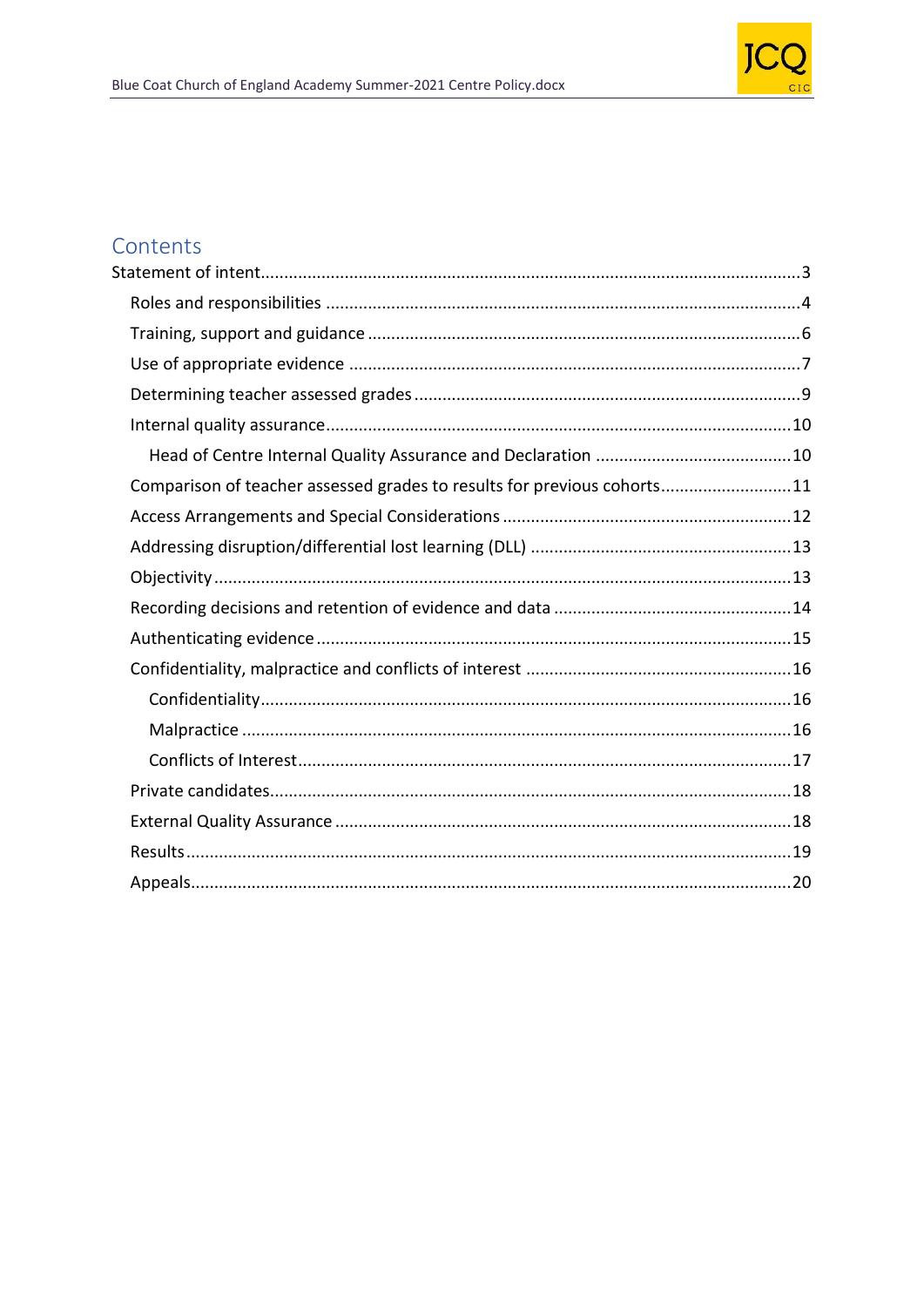

# **Centre Policy for determining teacher assessed grades – summer 2021: Blue Coat Church of England Academy**

# <span id="page-2-0"></span>Statement of intent

This section outlines the purpose of this document in relation to our centre.

### **Statement of Intent**

This section provides details of the purpose of this document, as appropriate to our centre:

*The purpose of this policy is:*

- *To ensure that teacher assessed grades are determined fairly, consistently, free from bias and effectively within and across departments.*
- *To ensure the operation of effective processes with clear guidelines and support for staff.*
- *To ensure that all staff involved in the processes clearly understand their roles and responsibilities.*
- *To support teachers to take evidence-based decisions in line with Joint Council for Qualifications guidance.*
- *To ensure the consideration of historical centre data in the process, and the appropriate decision making in respect of, teacher assessed grades.*
- *To support a high standard of internal quality assurance in the allocation of teacher assessed grades.*
- *To support our centre in meeting its obligations in relation to equality legislation.*
- *To ensure our centre meets all requirements set out by the Department of Education, Ofqual, the Joint Council for Qualifications and awarding organisations for Summer 2021 qualifications.*
- *To ensure the process for communicating to candidates and their parents/carers how they will be assessed is clear, in order to give confidence.*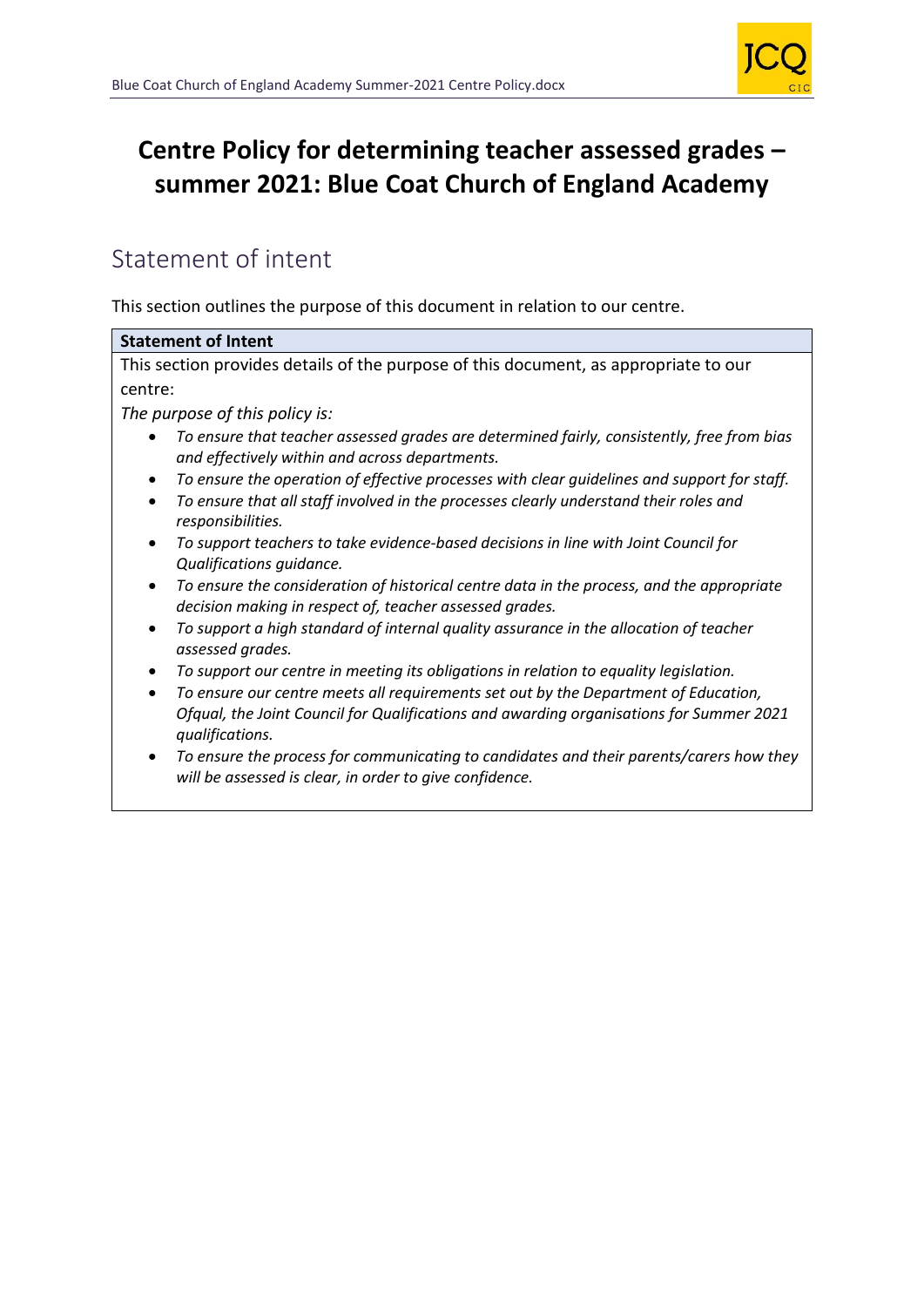

### <span id="page-3-0"></span>Roles and responsibilities

This section of our Centre Policy outlines the personnel in our centre who have specific roles and responsibilities in the process of determining teacher assessed grades this year.

### **Roles and Responsibilities**

This section gives details of the roles and responsibilities within our centre:

### *Head of Centre*

- *Our Head of Centre, David Smith, will be responsible for approving our policy for determining teacher assessed grades.*
- *Our Head of Centre has overall responsibility for Blue Coat Church of England Academy as an examinations centre and will ensure that clear roles and responsibilities of all staff are defined.*
- *Our Head of Centre will confirm that teacher assessed grade decisions represent the academic judgement made by teachers and that the checks in place ensure these align with the guidance on standards provided by awarding organisations.*
- *Our Head of Centre will ensure a robust internal quality assurance process has been produced and signed-off in advance of results being submitted.*

### *Senior Leadership Team and Heads of Department*

*Our Senior Leadership Team and Heads of Departments will:*

- *provide training and support to our other staff.*
- *support the Head of Centre in the quality assurance of the final teacher assessed grades.*
- *ensure an effective approach within and across departments and authenticating the preliminary outcome from single teacher subjects.*
- *be responsible for ensuring staff have a clear understanding of the internal and external quality assurance processes and their role within it.*
- *ensure that all teachers within their department make consistent judgements about student evidence in deriving a grade.*
- *ensure all staff conduct assessments under the appropriate levels of control with reference to guidance provided by the Joint Council for Qualifications.*
- *ensure teachers have the information required to make accurate and fair judgments.*
- *ensure that a Head of Department Checklist is completed for each qualification that they are submitting.*

### *Teachers/ Specialist Teachers / SENCo*

*Our teachers, specialist teachers and SENCo will:*

- *ensure they conduct assessments under our centre's appropriate levels of control and have sufficient evidence, in line with this Centre Policy and guidance from the Joint Council for Qualifications, to provide teacher assessed grades for each student they have entered for a qualification.*
- *ensure that the teacher assessed grade they assign to each student is a fair, valid and reliable reflection of the assessed evidence available for each student.*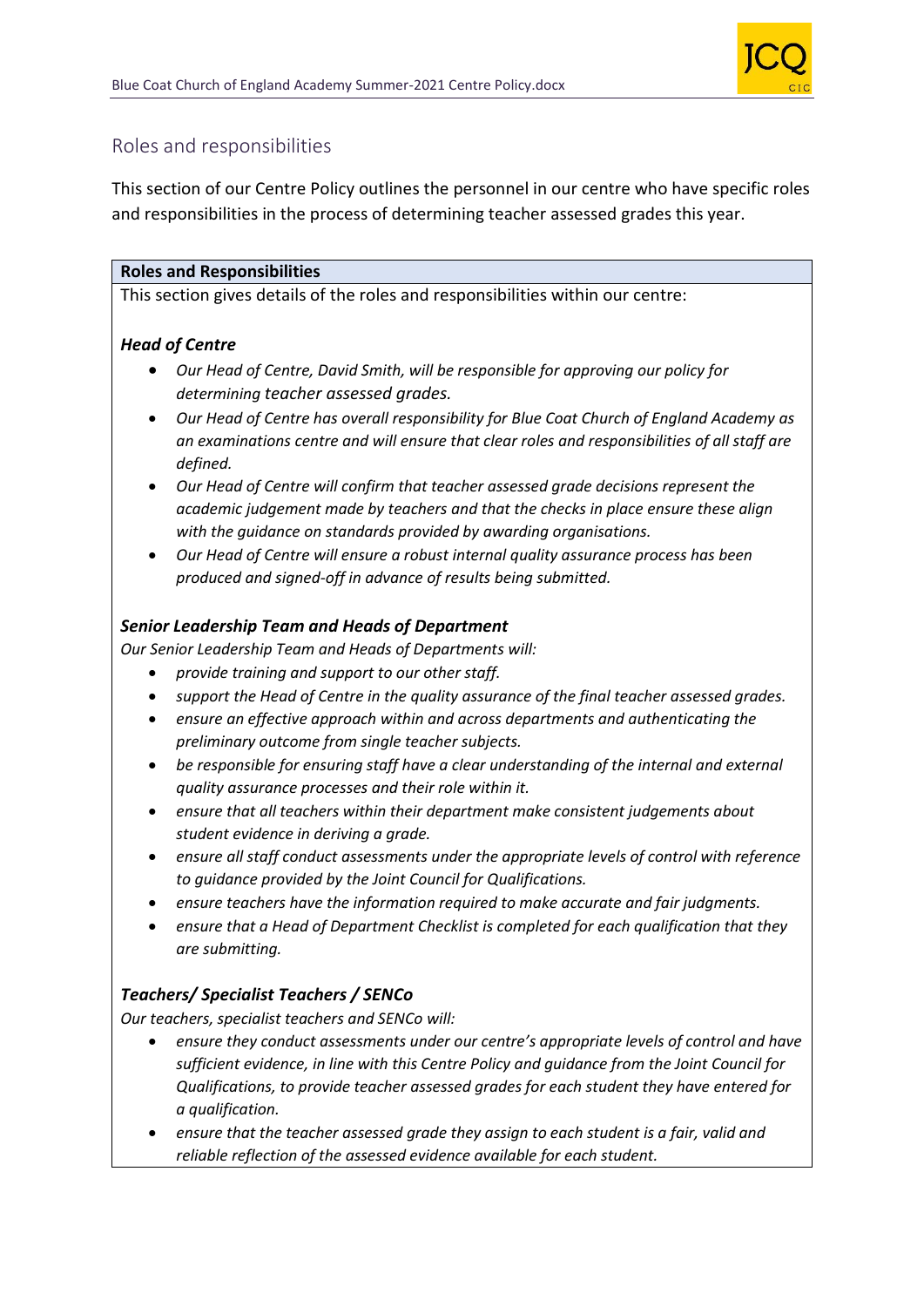

- *make judgements based on what each student has been taught and what they have been assessed on, as outlined in the section on grading in the main JCQ guidance.*
- *produce an Assessment Record for each subject cohort, that includes the nature of the assessment evidence being used, the level of control for assessments considered, and any other evidence that explains the determination of the final teacher assessed grades. Any necessary variations for individual students will also be recorded.*
- *securely store and be able to retrieve sufficient evidence to justify their decisions.*

### *Examinations Officer*

*Our Examinations Officer, supported by the school's Data Team, will:*

• *be responsible for the administration of our final teacher assessed grades and for managing the post-results services.*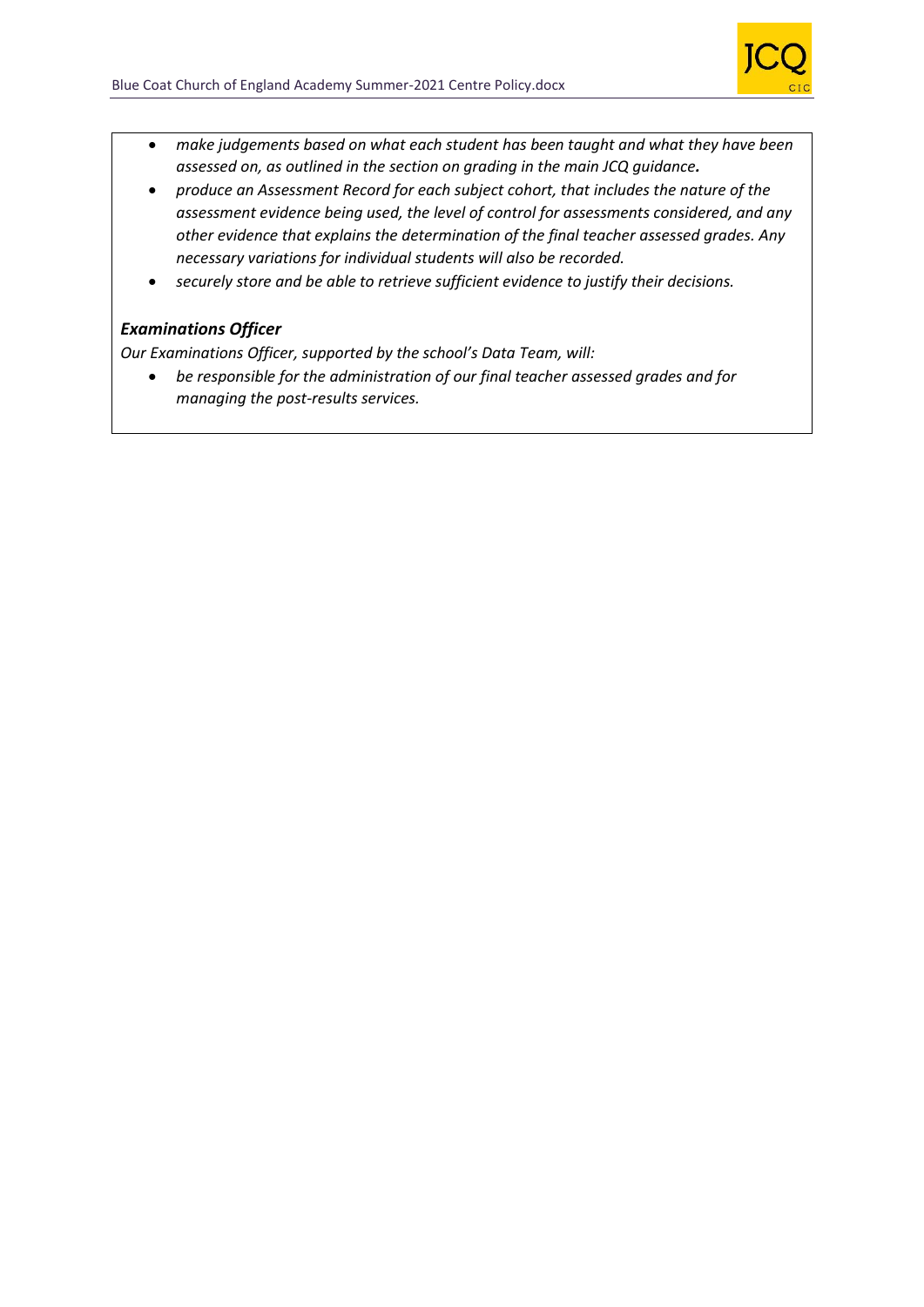

# <span id="page-5-0"></span>Training, support and guidance

This section of our Centre Policy outlines the training, support and guidance that our centre will provide to those determining teacher assessed grades this year.

### **Training**

This section provides details of the approach our centre will take to *training, support and guidance in determining teacher assessed grades this year*

- *Teachers involved in determining grades in our centre will attend any centre-based training to help achieve consistency and fairness to all students.*
- *Teachers will engage fully with all training and support that has been provided by the Joint Council for Qualifications and the awarding organisations.*

### **Support for Newly Qualified Teachers and teachers less familiar with assessment**

This section provides details of our approach to *training, support and guidance for newly qualified teachers and teachers less familiar with assessment*

- *We will provide mentoring from experienced teachers to NQTs and teachers less familiar with assessment.*
- *We will put in place additional internal reviews of teacher assessed grades for NQTs and other teachers as appropriate.*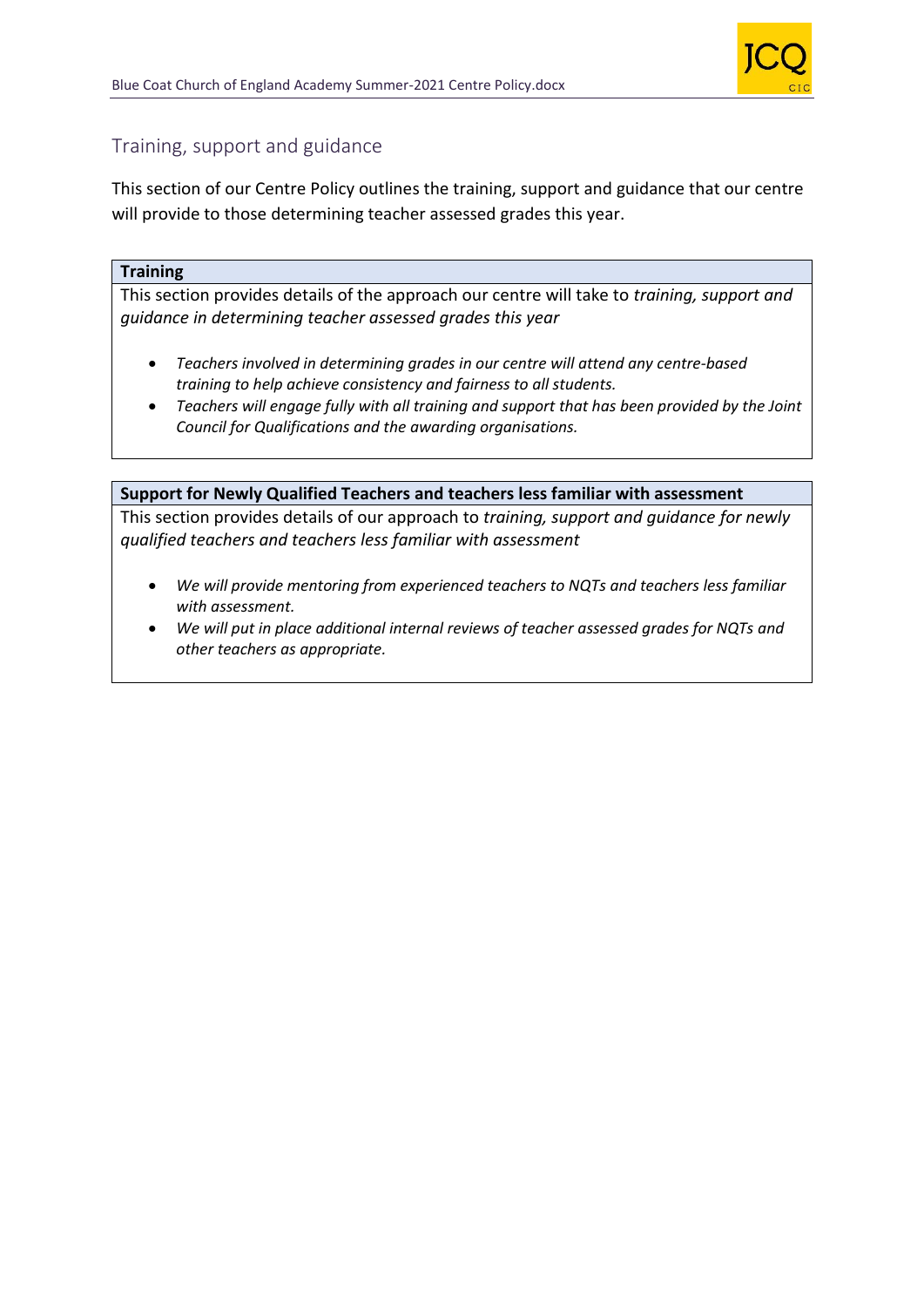

### <span id="page-6-0"></span>Use of appropriate evidence

This section of our Centre Policy indicates how our centre will give due regard to the section in the JCQ guidance entitled: *Guidance on grading for teachers*.

### **A. Use of evidence**

This section gives details in relation to our use of evidence.

- *Teachers making judgements will have regard to the Ofqual Head of Centre guidance on recommended evidence, and further guidance provided by awarding organisations.*
- *All candidate evidence used to determine teacher assessed grades, and associated documentation, will be retained and made available for the purposes of external quality assurance and appeals.*
- *We will be using student work produced in response to assessment materials provided by our awarding organisation(s), including groups of questions, past papers or similar materials such as practice or sample papers.*
- *We will use non-exam assessment work (often referred to as coursework), even if this has not been fully completed.*
- *We will use student work produced in centre-devised tasks that reflect the specification, that follow the same format as awarding organisation materials, and have been marked in a way that reflects awarding organisation mark schemes.*
- *We will use substantial class or homework (including work that took place during remote learning).*
- *We will use internal tests taken by pupils.*
- *We will use mock exams taken over the course of study.*
- *We will use records of a student's capability and performance over the course of study in performance-based subjects such as music, drama and PE.*

*We provide further detail in the following areas:*

### *Additional Assessment Materials*

- *We will use additional assessment materials to give students the opportunity to show what they know, understand or can do in an area of content that has been taught but not yet assessed.*
- *We will use additional assessment materials to give students an opportunity to show improvement, for example, to validate or replace an existing piece of evidence.*
- *We will use additional assessment materials to support consistency of judgement between teachers or classes by giving everyone the same task to complete.*
- *We will combine and/or remove elements of questions where, for example, a multi-part question includes a part which focuses on an element of the specification that hasn't been taught.*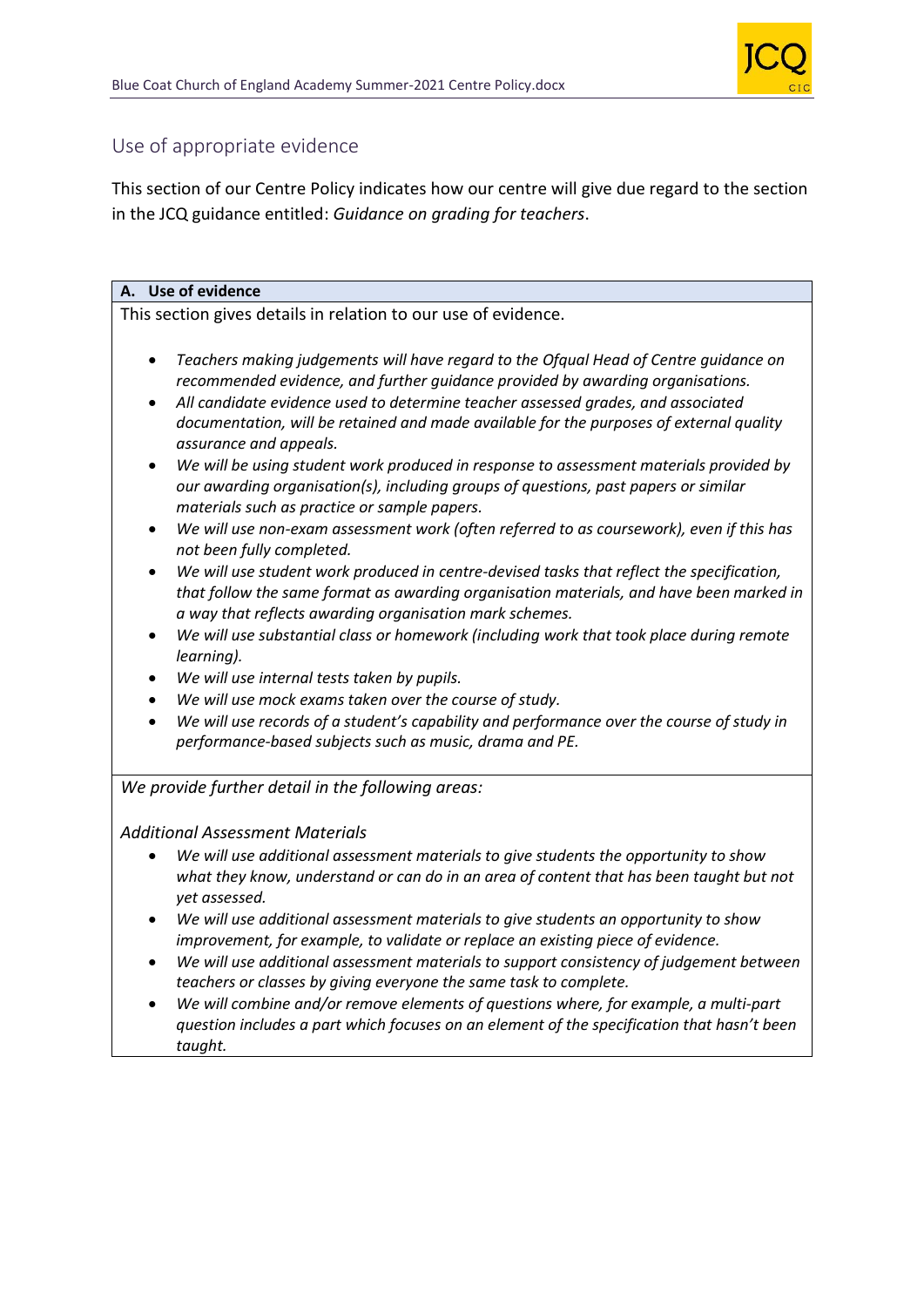

*Our centre will ensure the appropriateness of evidence and balance of evidence in arriving at grades in the following ways:*

- *We will consider the level of control under which an assessment was completed, for example, whether the evidence was produced under high control and under supervision or at home.*
- *We will ensure that we are able to authenticate the work as the student's own, especially where that work was not completed within the school or college.*
- *We will consider the limitations of assessing a student's performance when using assessments that have been completed more than once, or drafted and redrafted, where this is not a skill being assessed.*
- *We will consider the specification and assessment objective coverage of the assessment.*
- *We will consider the depth and breadth of knowledge, understanding and skills assessed, especially higher order skills within individual assessments.*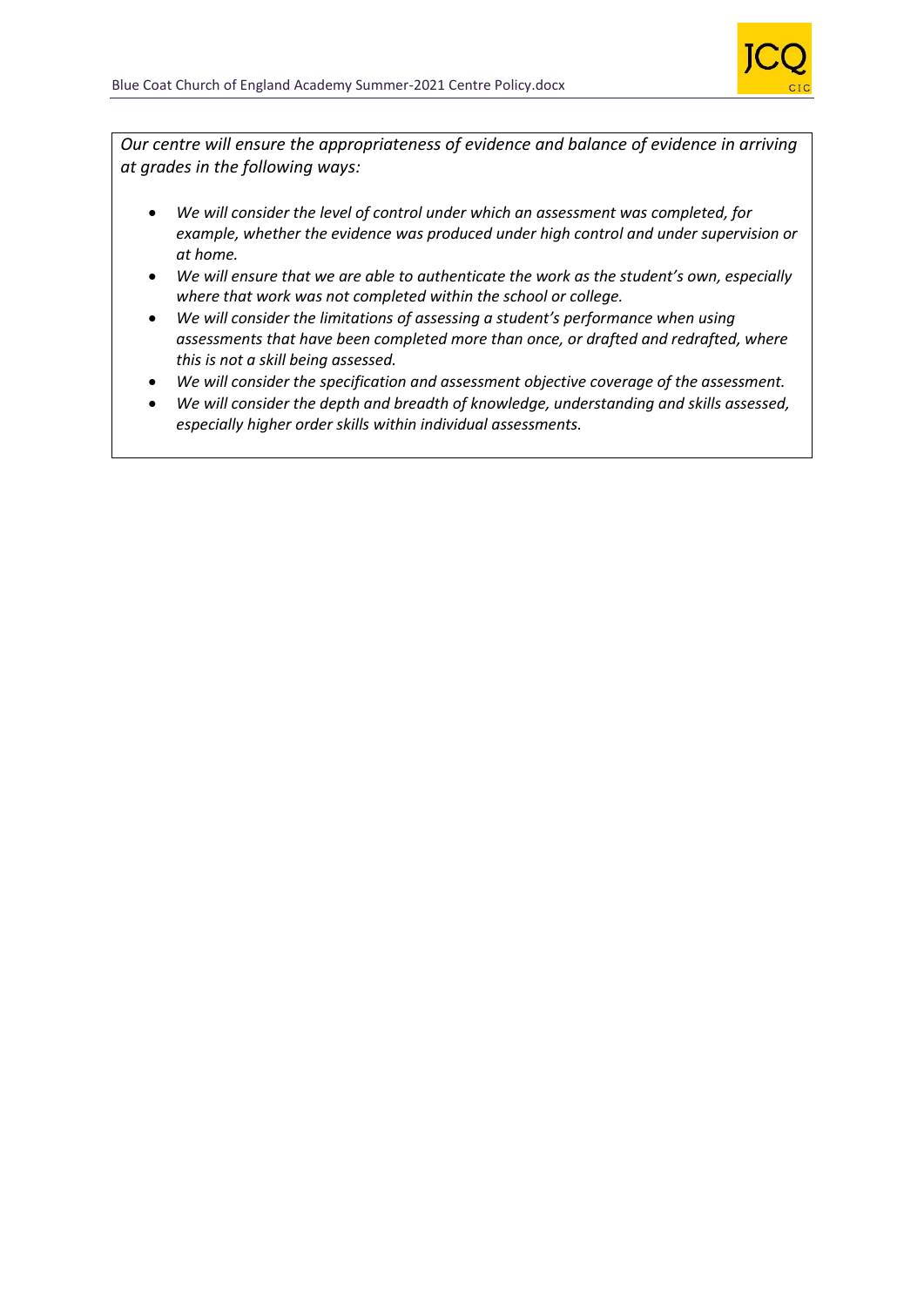

# <span id="page-8-0"></span>Determining teacher assessed grades

*This section of our Centre Policy outlines the approach our centre will take to awarding teacher assessed grades.*

### **Awarding teacher assessed grades based on evidence**

We give details here of our centre's approach to awarding teacher assessed grades*.*

- *Our teachers will determine grades based on evidence which is commensurate with the standard at which a student is performing, i.e. their demonstrated knowledge, understanding and skills across the content of the course they have been taught.*
- *Our teachers will record how the evidence was used to arrive at a fair and objective grade, which is free from bias.*
- *Our teachers will produce an Assessment Record for each subject cohort and will share this with their Head of Department. Any necessary variations for individual students will also be shared.*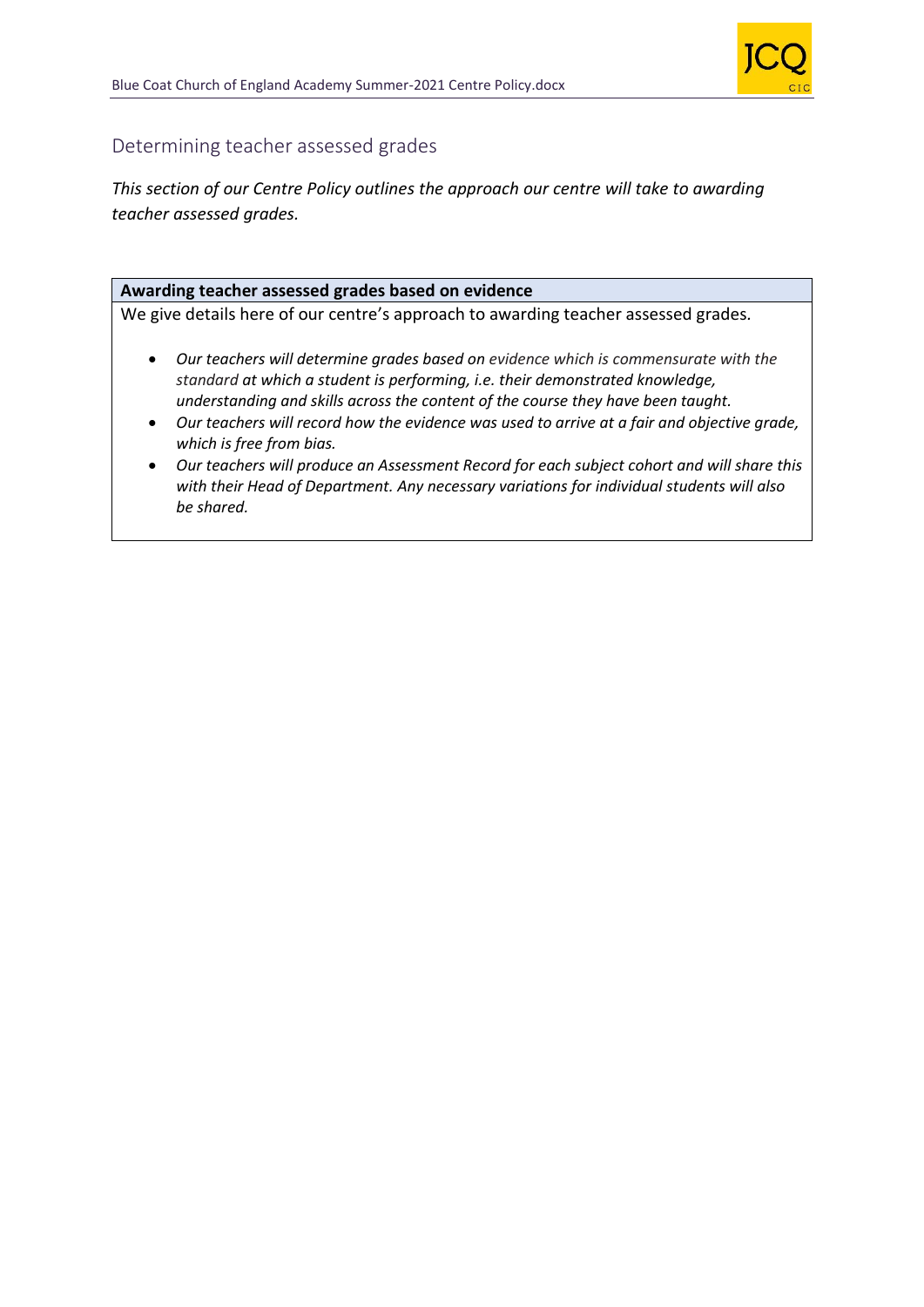

### <span id="page-9-0"></span>Internal quality assurance

This section of our Centre Policy outlines the approach our centre will take to ensure internal standardisation of teacher assessed grades, to ensure consistency, fairness and objectivity of decisions.

### <span id="page-9-1"></span>*Head of Centre Internal Quality Assurance and Declaration*

### **Internal quality assurance**

This section gives details of our approach to internal standardisation, within and across subject departments.

- *We will ensure that all teachers involved in deriving teacher assessed grades read and understand this Centre Policy document.*
- *In subjects where there is more than one teacher and/or class in the department, we will ensure that our centre carries out an internal standardisation process.*
- *We will ensure that all teachers are provided with training and support to ensure they take a consistent approach to:*
	- o *Arriving at teacher assessed grades*
	- o *Marking of evidence*
	- o *Reaching a holistic grading decision*
	- o *Applying the use of grading support and documentation*
- *We will conduct internal standardisation across all grades.*
- *We will ensure that the Assessment Record will form the basis of internal standardisation and discussions across teachers to agree the awarding of teacher assessed grades.*
- *Where necessary, we will review and reflect on individual grading decisions to ensure alignment with the standards as outlined by our awarding organisation(s).*
- *Where appropriate, we will amend individual grade decisions to ensure alignment with the standards as outlined by our awarding organisation(s).*
- *Where there is only one teacher involved in marking assessments and determining grades, then the output of this activity will be reviewed by an appropriate member of staff within the centre. This will be utilising existing links with the school where subject specialists can act as moderators but are not currently teaching cohorts where grades are being submitted. Where this is not possible, external links with other schools have been established to provide support with moderation and standardisation.*
- *In respect of equality legislation, we will consider the range of evidence for students of different protected characteristics that are included in our internal standardisation.*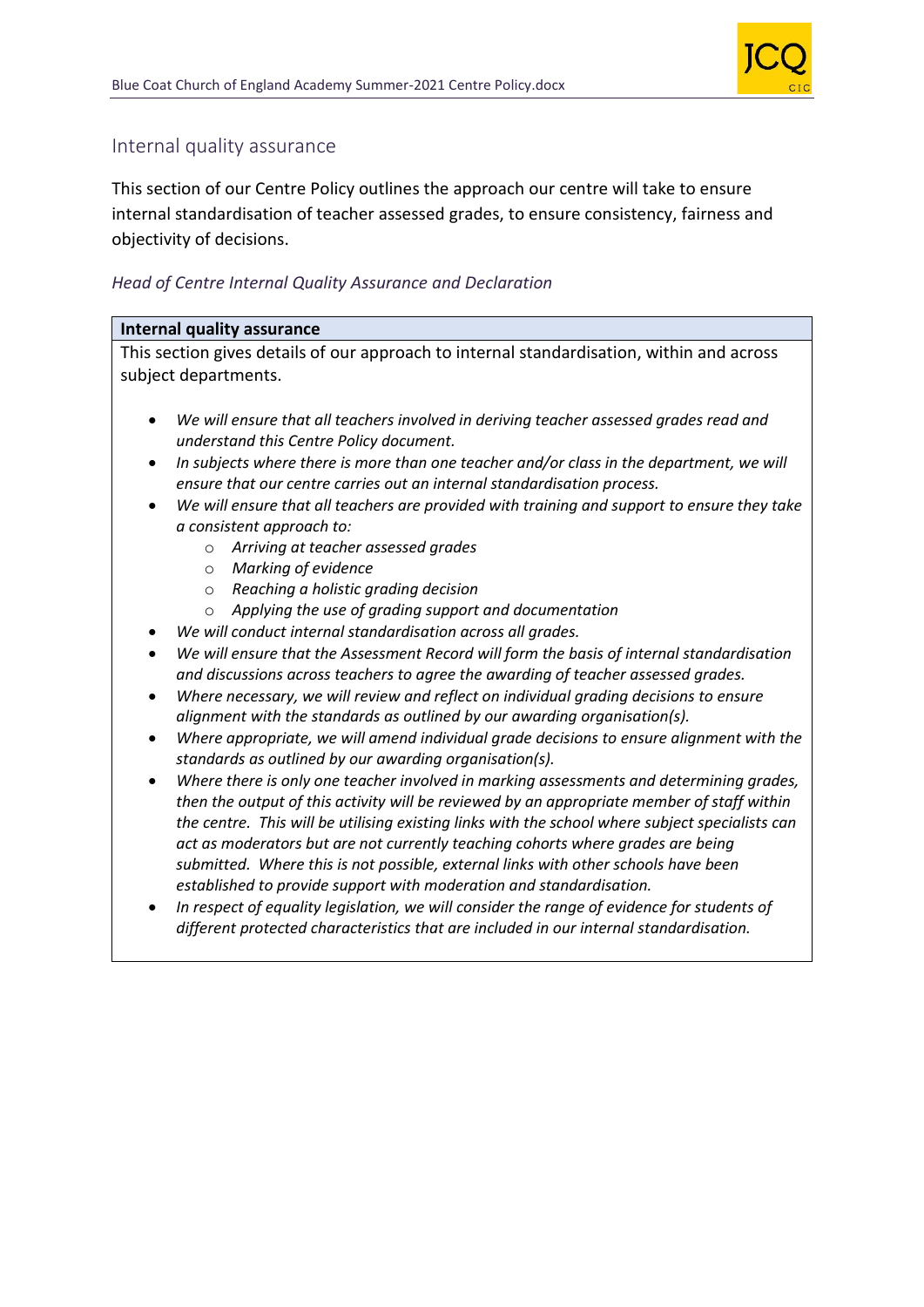

# <span id="page-10-0"></span>Comparison of teacher assessed grades to results for previous cohorts

This section of our Centre Policy outlines the approach we will take to compare our teacher assessed grades in 2021 with results from previous cohorts.

**Comparison of Teacher Assessed Grades to results for previous cohorts**

This section gives details of our internal process to ensure a comparison of teacher assessed grades at qualification level to results for previous cohorts in our centre taking the same qualification.

- *We will compile information on the grades awarded to our students in past June series in which exams took place (e.g. 2017 - 2019).*
- *We will consider the size of our cohort from year to year.*
- *We will consider the stability of our centre's overall grade outcomes from year to year.*
- *We will consider both subject and centre level variation in our outcomes during the internal quality assurance process.*
- *We will prepare a succinct narrative on the outcomes of the review against historic data which, in the event of significant divergence from the qualifications-levels profiles attained in previous examined years, which address the reasons for this divergence. This commentary will be available for subsequent review during the QA process.*

*This section gives details of the approach our centre will follow if our initial teacher assessed grades for a qualification are viewed as overly lenient or harsh compared to results in previous years.*

- *We will compile historical data giving appropriate regard to potential mixtures of A\*-G and 9-1 grades in GCSEs. Where required, we will use the Ofqual guidance to convert legacy grades into the new 9 to 1 scale.*
- *We will bring together other data sources that will help to quality assure the grades we intend to award in 2021.*

*This section gives details of changes in our cohorts that need to be reflected in our comparisons.* 

- *We will omit subjects that we no longer offer from the historical data.*
- *We will benchmark new subjects and subjects following specifications against similar, comparable subject areas.*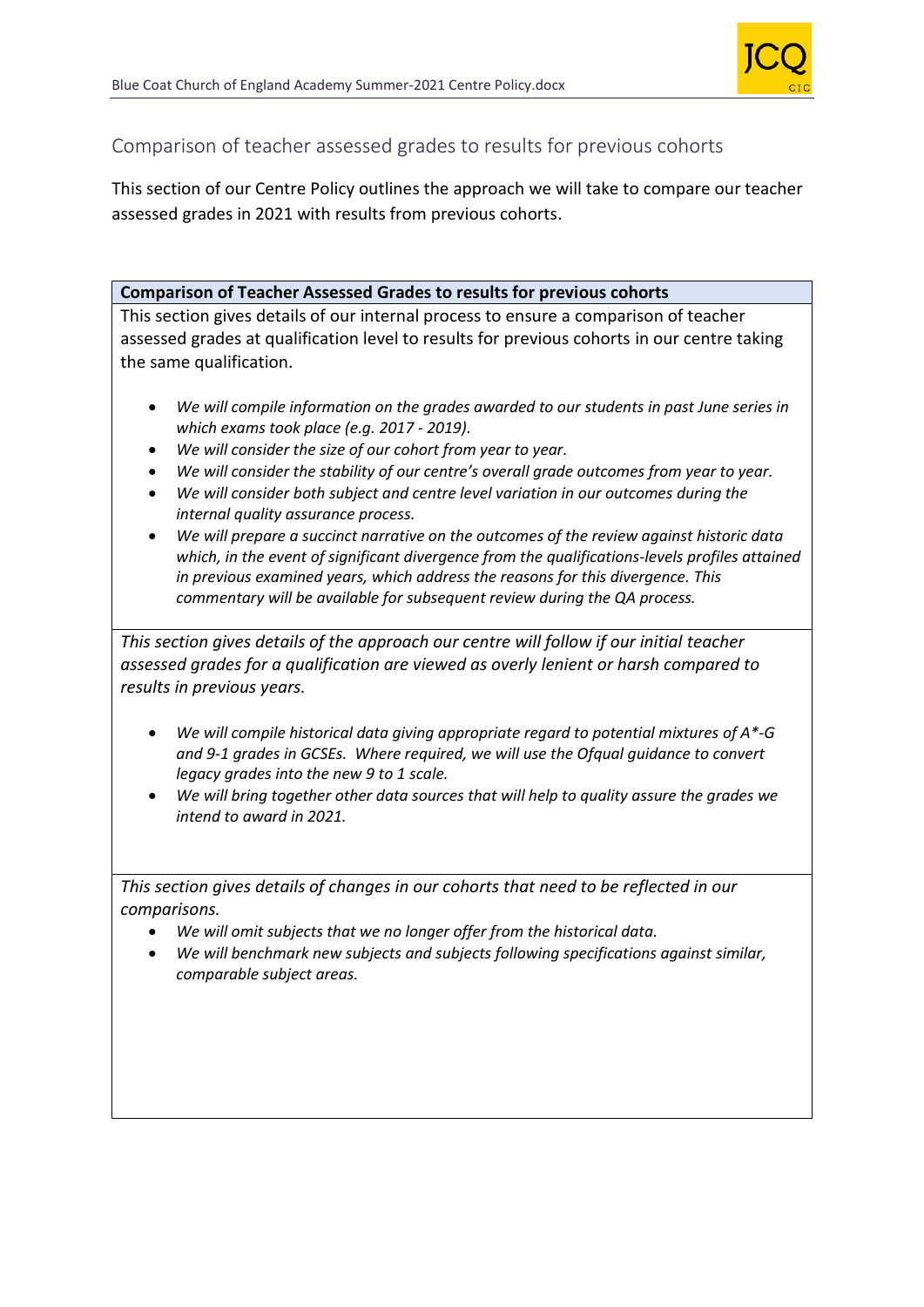

# <span id="page-11-0"></span>Access Arrangements and Special Considerations

This section of our Centre Policy outlines the approach our centre will take to provide students with appropriate access arrangements and take into account mitigating circumstances in particular instances.

# **Reasonable adjustments and mitigating circumstances (special consideration)** This section gives details of our approach to access arrangements and mitigating circumstances (special consideration). • *Where students have agreed access arrangements or reasonable adjustments (for*

- *example a reader or scribe) we will make every effort to ensure that these arrangements are in place when assessments are being taken.*
- *Where an assessment has taken place without an agreed reasonable adjustment or access arrangement, we will remove that assessment from the basket of evidence and alternative evidence obtained.*
- *Where illness or other personal circumstances might have affected performance in assessments used in determining a student's standard of performance, we will take account of this when making judgements.*
- *We will record, as part of the Assessment Record, how we have incorporated any necessary variations to take account of the impact of illness or personal circumstances on the performance of individual students in assessments.*
- *To ensure consistency in the application of Special Consideration, we will ensure all teachers have read and understood the document: JCQ – [A guide to the special](https://www.jcq.org.uk/wp-content/uploads/2020/08/A-guide-to-the-spec-con-process-202021-Website-version.pdf)  [consideration process, with effect from 1 September 2020](https://www.jcq.org.uk/wp-content/uploads/2020/08/A-guide-to-the-spec-con-process-202021-Website-version.pdf)*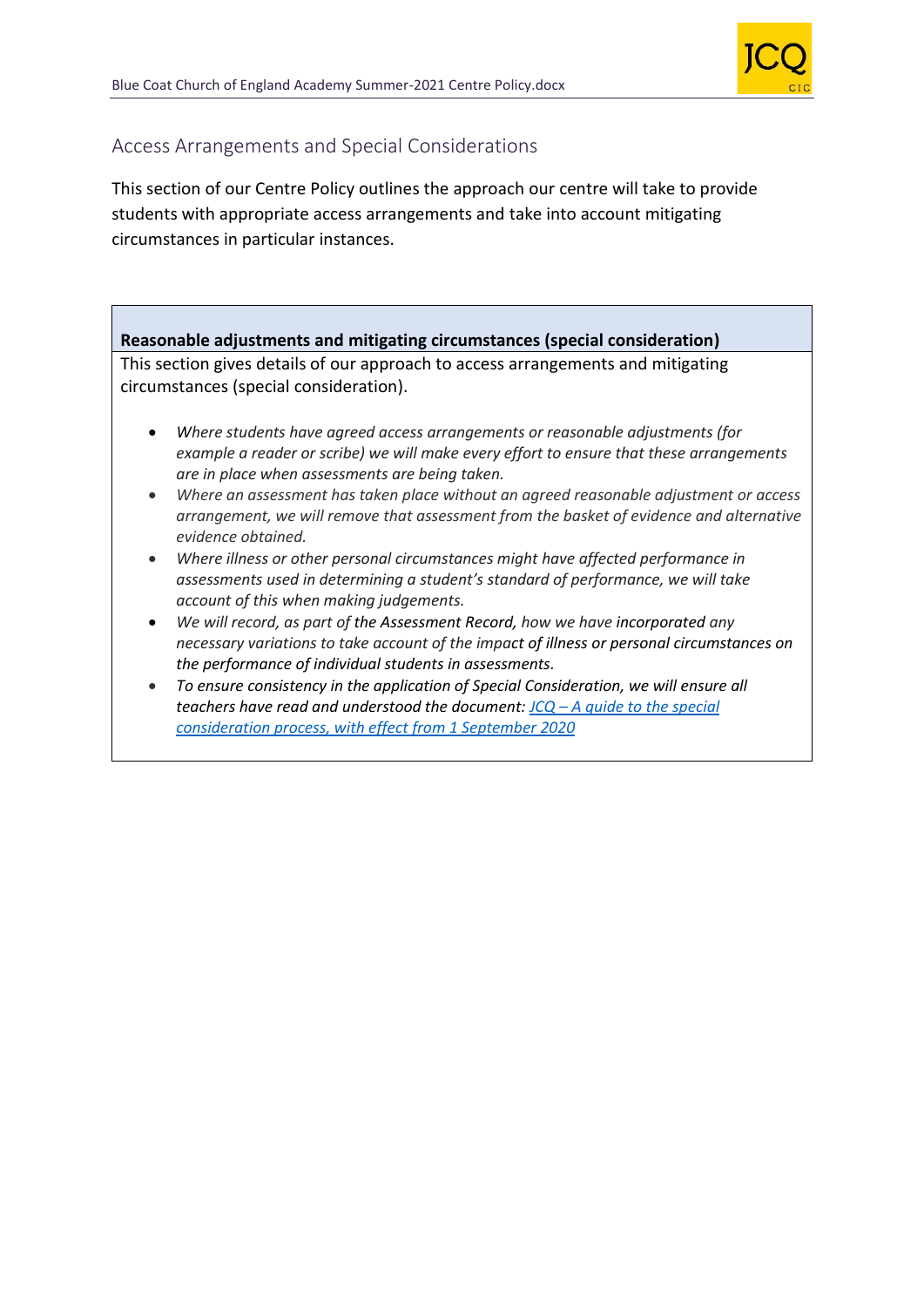

# <span id="page-12-0"></span>Addressing disruption/differential lost learning (DLL)

### B. **Addressing Disruption/Differentiated Lost Learning (DLL)**

This section gives details of our approach to address disruption or differentiated lost teaching.

• Teacher assessed grades will be determined based on evidence of the content that has been taught and assessed for each student.

# <span id="page-12-1"></span>Objectivity

This section of our Centre Policy outlines the arrangements in place to ensure objectivity of decisions.

#### **Objectivity**

This section gives a summary of the arrangements in place within our centre in relation to objectivity.

*Staff will fulfil their duties and responsibilities in relation to relevant equality and disability legislation.*

*Senior Leaders, Heads of Department and Centre will consider:*

- *sources of unfairness and bias (situations/contexts, difficulty, presentation and format, language, conditions for assessment, marker preconceptions);*
- *how to minimise bias in questions and marking and hidden forms of bias); and*
- *bias in teacher assessed grades.*

*To ensure objectivity, all staff involved in determining teacher assessed grades will be made aware that:*

- *unconscious bias can skew judgements;*
- *the evidence presented should be valued for its own merit as an indication of performance and attainment;*
- *teacher assessed grades should not be influenced by candidates' positive or challenging personal circumstances, character, behaviour, appearance, socio-economic background, or protected characteristics;*
- *unconscious bias is more likely to occur when quick opinions are formed; and*

*Our internal standardisation process will help to ensure that there are different perspectives to the quality assurance process.*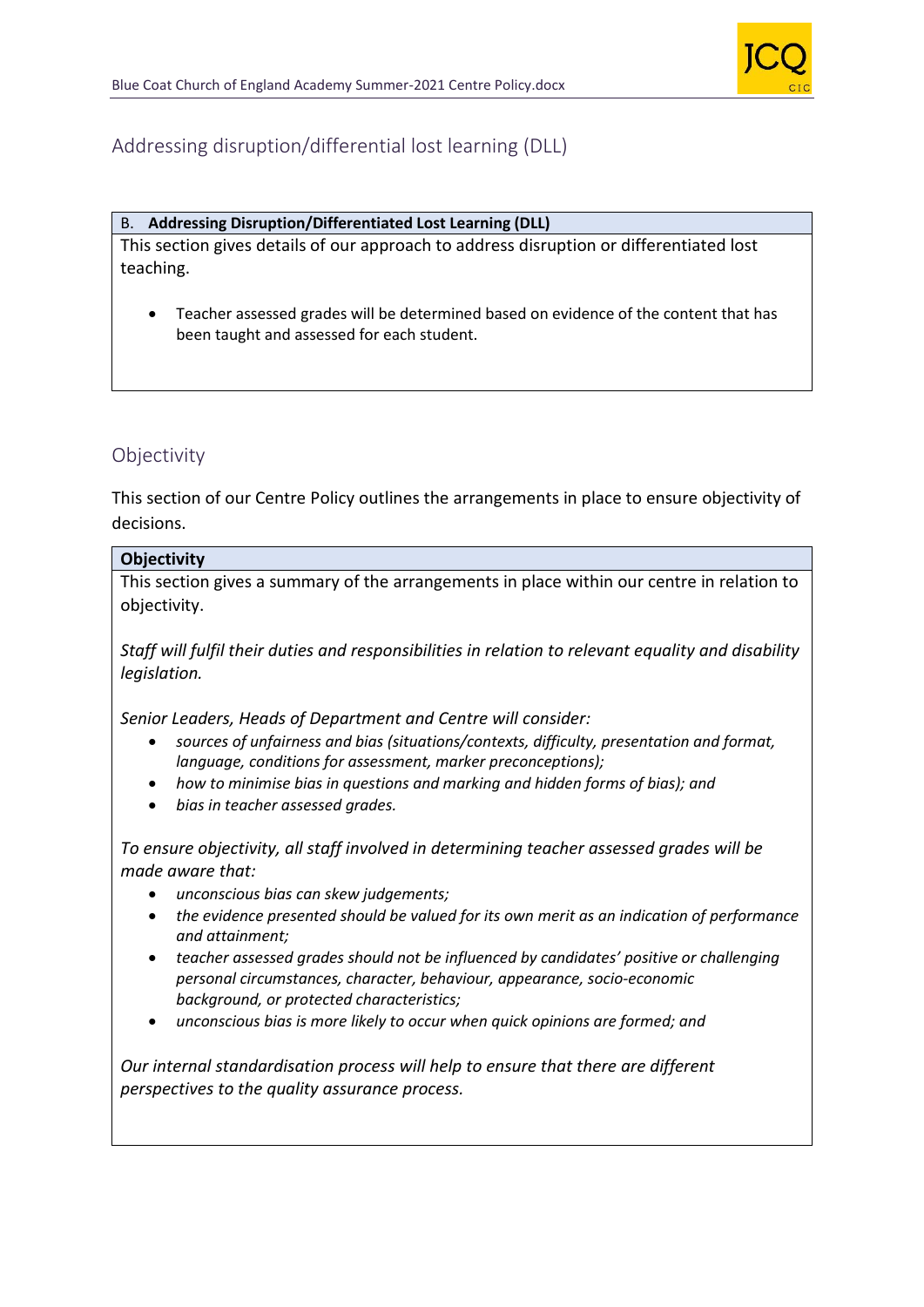

# <span id="page-13-0"></span>Recording decisions and retention of evidence and data

This section of our Centre Policy outlines our arrangements to recording decisions and to retaining evidence and data.

|       | C. Recording Decisions and Retention of Evidence and Data                            |
|-------|--------------------------------------------------------------------------------------|
|       | This section outlines our approach to recording decisions and retaining evidence and |
| data. |                                                                                      |

- *We will ensure that teachers and Heads of Departments maintain records that show how the teacher assessed grades process operated, including the rationale for decisions in relation to individual marks/grades.*
- *We will ensure that evidence is maintained across a variety of tasks to develop a holistic view of each student's demonstrated knowledge, understanding and skills in the areas of content taught.*
- *We will put in place recording requirements for the various stages of the process to ensure the accurate and secure retention of the evidence used to make decisions.*
- *We will comply with our obligations regarding data protection legislation.*
- *We will ensure that the grades accurately reflect the evidence submitted.*
- *We will ensure that evidence is retained electronically or on paper in a secure centre-based system that can be readily shared with our awarding organisation(s).*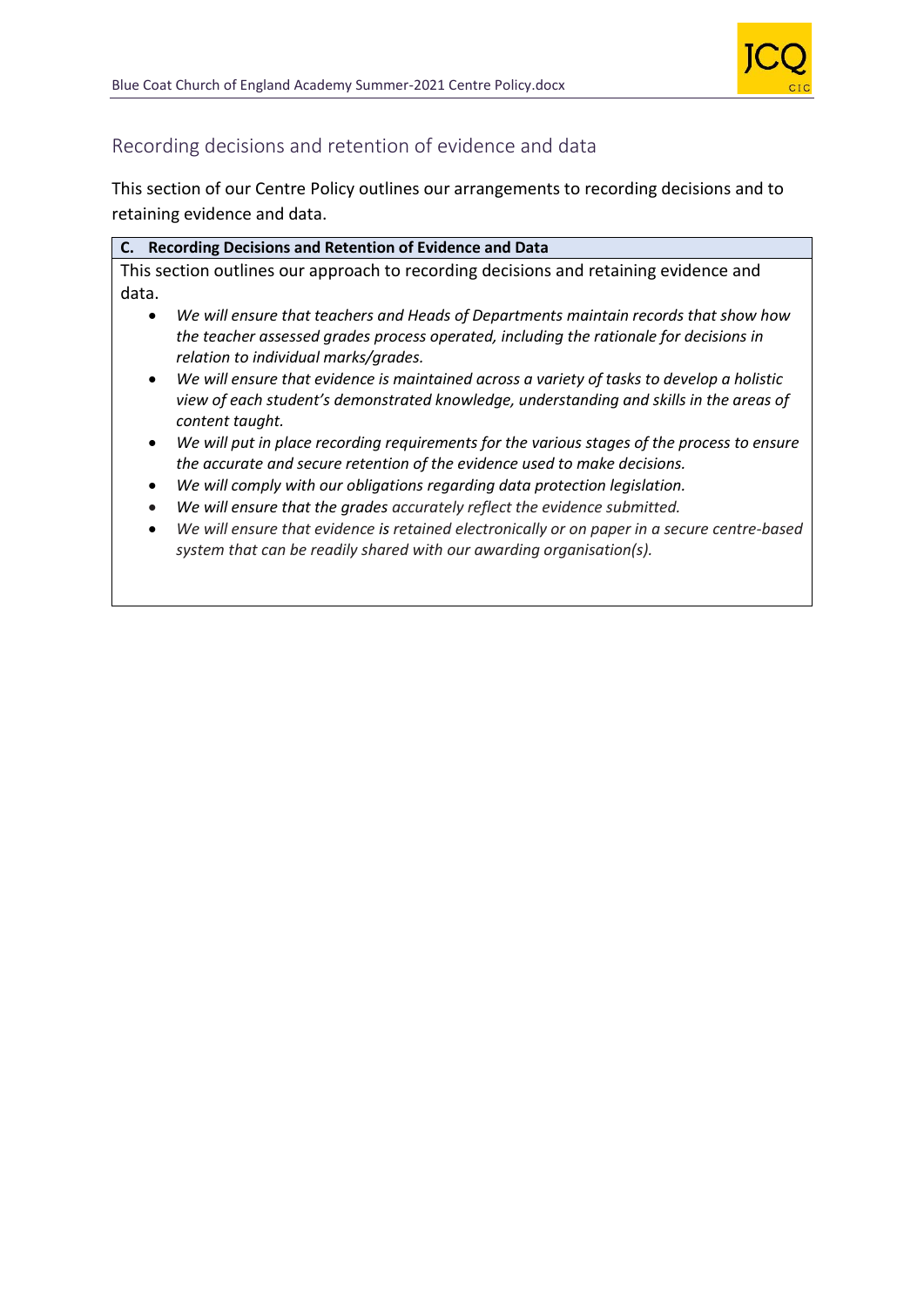

### <span id="page-14-0"></span>Authenticating evidence

### **D. Authenticating evidence**

This section of our Centre Policy details the mechanisms in place to ensure that teachers are confident in the authenticity of evidence, and the process for dealing with cases where evidence is not thought to be authentic.

• *Robust mechanisms* are *in place to ensure that teachers are confident that work used as evidence is the students' own and that no inappropriate levels of support have been given to students to complete it, either within the centre or with external tutors. These will include the use of formalised, supervised assessments, will utilise previously completed exams and assessments where appropriate. It is understood that awarding organisations* will investigate instances where it appears evidence is not authentic. We will follow all *guidance provided by awarding organisations to support these determinations of authenticity.*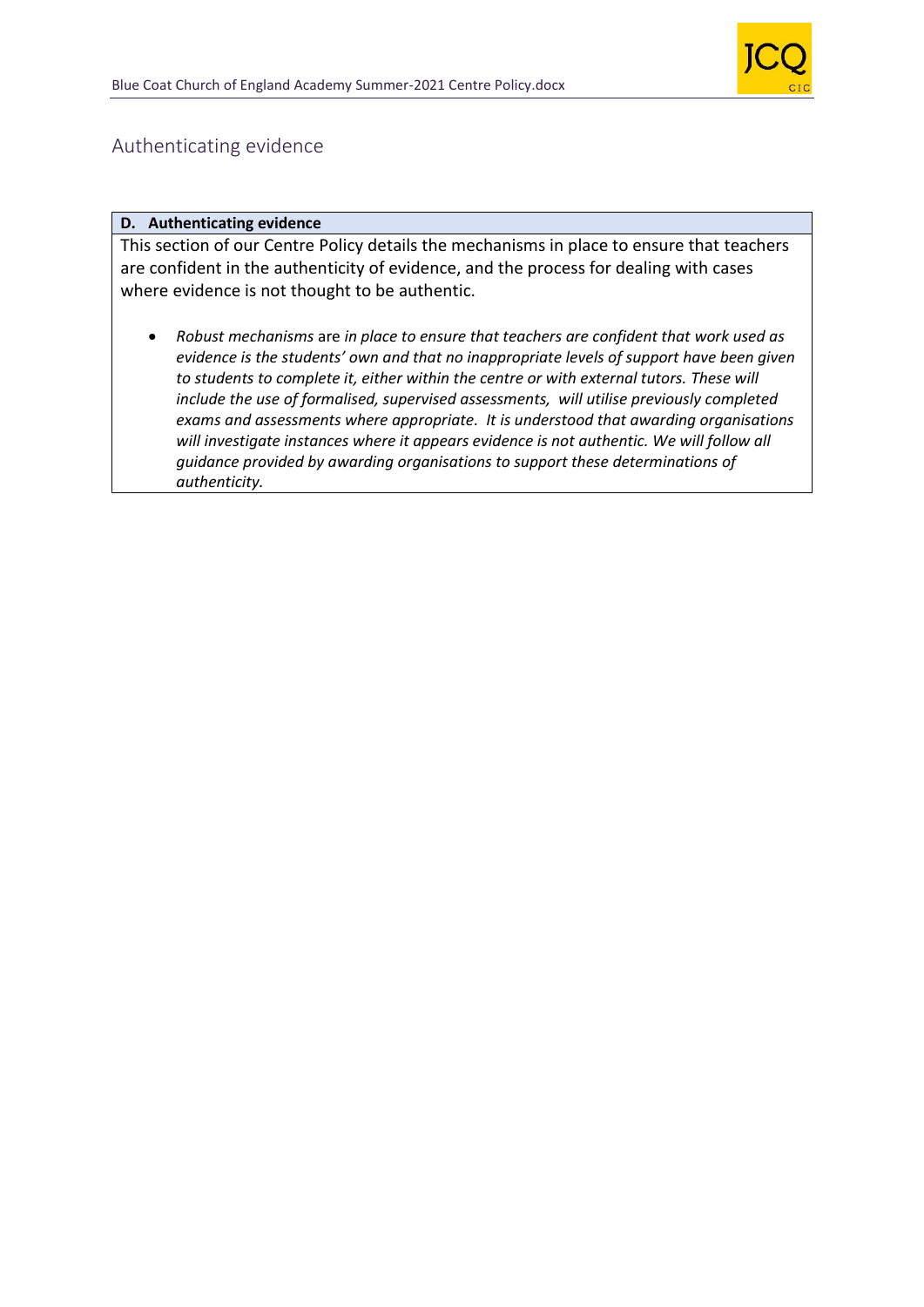

# <span id="page-15-0"></span>Confidentiality, malpractice and conflicts of interest

### <span id="page-15-1"></span>*Confidentiality*

*This section of our Centre Policy outlines the measures in place to ensure the confidentiality of the grades our centre determines, and to make students aware of the range of evidence on which those grades will be based.*

### **A. Confidentiality**

*This section details the measures in place in our centre to maintain the confidentiality of grades, while sharing information regarding the range of evidence on which the grades will be based.* 

- *All staff involved have been made aware of the need to maintain the confidentiality of teacher assessed grades.*
- *All teaching staff have been briefed on the requirement to share details of the range of evidence on which students' grades will be based, while ensuring that details of the final grades remain confidential.*
- *Relevant details from this Policy, including requirements around sharing details of evidence and the confidentiality requirements, have been shared with parents/guardians.*

### <span id="page-15-2"></span>*Malpractice*

This section of our Centre Policy outlines the measures in place to prevent malpractice and other breaches of exam regulations, and to deal with such cases if they occur.

### **B. Malpractice**

*This section details the measures in place in our centre to prevent malpractice and, where that proves impossible, to handle cases in accordance with awarding organisation requirements.*

- *Our general centre policies regarding malpractice, maladministration and conflicts of interest have been reviewed to ensure they address the specific challenges of delivery in Summer 2021.*
- *All staff involved have been made aware of these policies, and have received training in them as necessary.*
- *All staff involved have been made aware of the specific types of malpractice which may affect the Summer 2021 series including:*
- o *breaches of internal security;*
- o *deception;*
- o *improper assistance to students;*
- o *failure to appropriately authenticate a student's work;*
- o *over direction of students in preparation for common assessments;*
- o *allegations that centres submit grades not supported by evidence that they know to be inaccurate;*
- o *centres enter students who were not originally intending to certificate a grade in the Summer 2021 series;*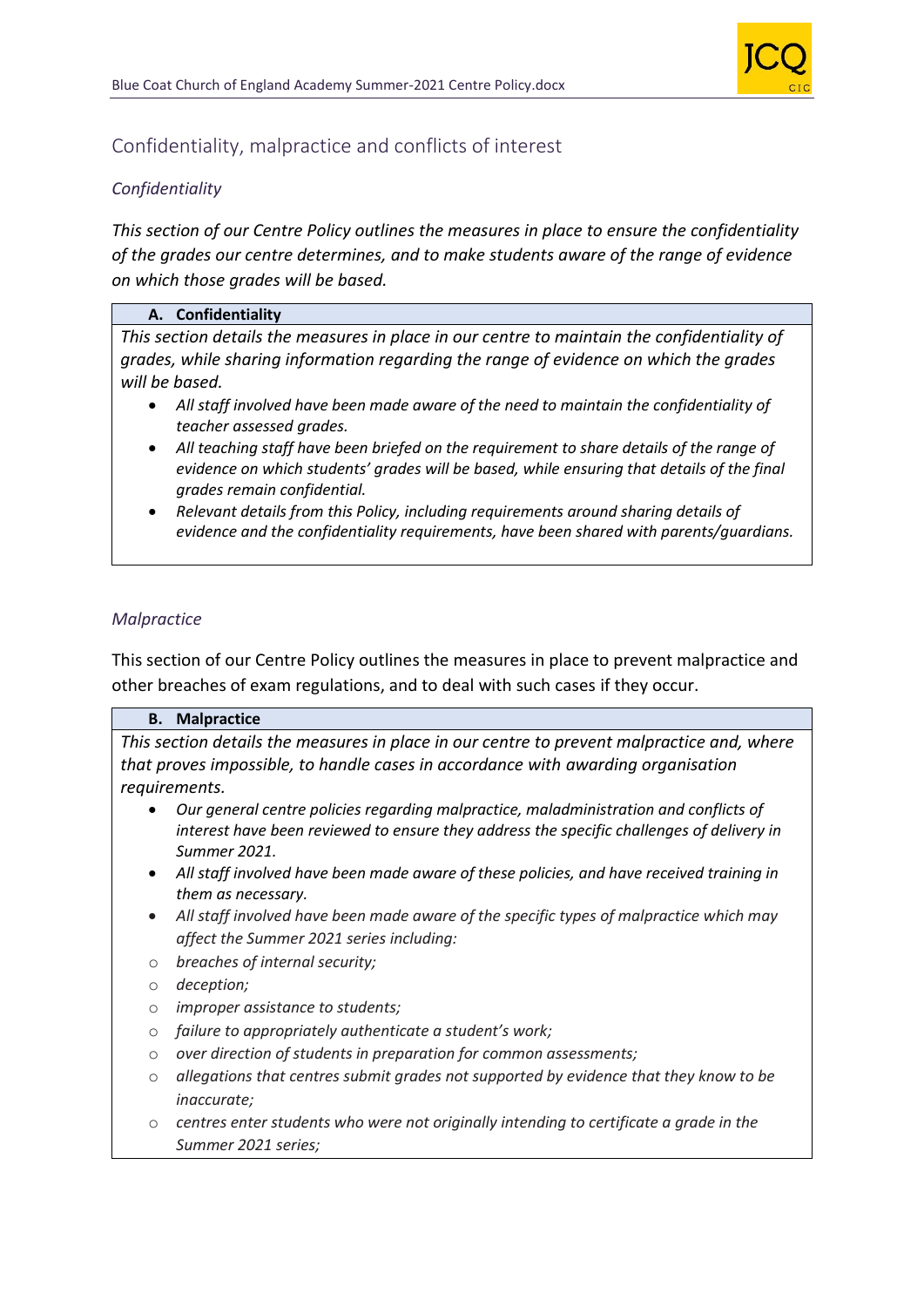

- o *failure to engage as requested with awarding organisations during the External Quality Assurance and appeal stages; and*
- o *failure to keep appropriate records of decisions made and teacher assessed grades.*
- *The consequences of malpractice or maladministration as published in the JCQ guidance: [JCQ Suspected](https://www.jcq.org.uk/exams-office/malpractice/jcq-suspected-malpractice-policies-and-procedures-2019-2020) Malpractice: Policies and Procedures and including the risk of a delay to students receiving their grades, up to, and including, removal of centre status have been outlined to all relevant staff.*

### <span id="page-16-0"></span>*Conflicts of Interest*

This section of our Centre Policy outlines the measures in place to address potential conflicts of interest.

### **C. Conflicts of Interest**

*This section details our approach to addressing conflicts of interest, and how we will respond to such allegations.*

- *To protect the integrity of assessments, all staff involved in the determination of grades must declare any conflict of interest such as relationships with students to our Head of Centre for further consideration.*
- *Our Head of Centre will take appropriate action to manage any conflicts of interest arising with centre staff in accordance with the JCQ documents - [General Regulations](https://www.jcq.org.uk/wp-content/uploads/2020/09/Gen_regs_approved_centres_20-21_FINAL.pdf)  [for Approved Centres, 1 September 2020 to 31 August 2021.](https://www.jcq.org.uk/wp-content/uploads/2020/09/Gen_regs_approved_centres_20-21_FINAL.pdf)*
- *We will also carefully consider the need if to separate duties and personnel to ensure fairness in later process reviews and appeals.*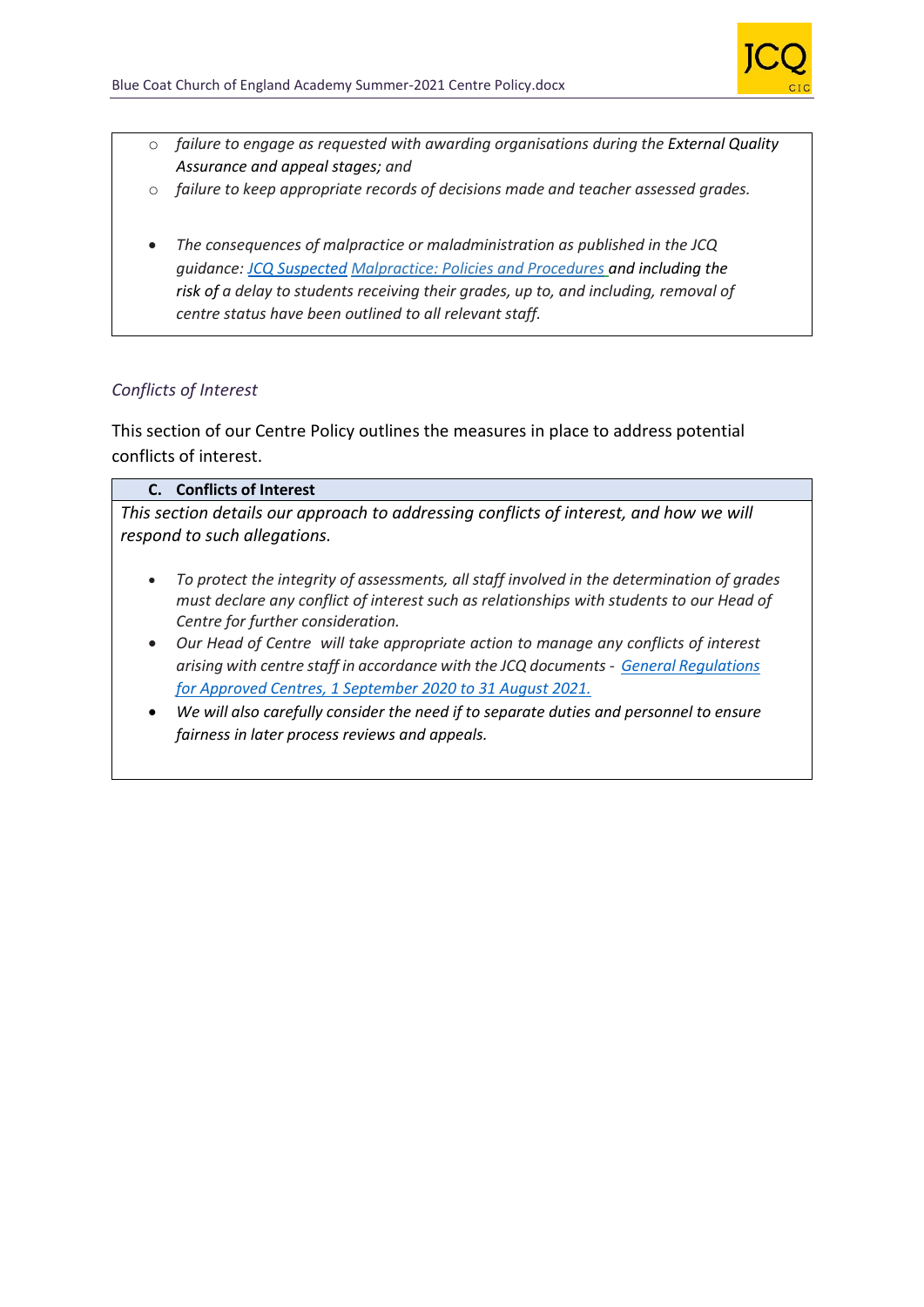

# <span id="page-17-0"></span>Private candidates

This section of our Centre Policy outlines our approach to working with Private Candidates to arrive at appropriate grades.

### **A. Private Candidates**

*This section details our approach to providing and quality assuring grades to Private Candidates.*

- *Our arrangements for assessing Private Candidates to arrive at appropriate grades are identical to the approaches utilised for internal candidates.*
- *Where it has been necessary to utilise different approaches, the JCQ Guidance on Private Candidates has been followed and any divergences from our approach for internal candidates have been recorded on the appropriate class/student documentation.*
- *In undertaking the review of cohort grades in conjunction with our centre results profiles from previous examined years, the grades determined by our centre for Private Candidates have been excluded from our analysis.*

# <span id="page-17-1"></span>External Quality Assurance

This section of our Centre Policy outlines the arrangements in place to comply with awarding organisation arrangements for External Quality Assurance of teacher assessed grades in a timely and effective way.

### **A. External Quality Assurance**

*This section outlines the arrangements we have in place to ensure the relevant documentation and assessment evidence can be provided in a timely manner for the purposes of External Quality Assurance sampling, and that staff can be made available to respond to enquiries.*

- *All staff involved have been made aware of the awarding organisation requirements for External Quality Assurance as set out in the JCQ Guidance.*
- *All necessary records of decision-making in relation to determining grades have been properly kept and can be made available for review as required.*
- *All student evidence on which decisions regarding the determination of grades has been retained and can be made available for review as required.*
- *Instances where student evidence used to decide teacher assessed grades is not available, for example where the material has previously been returned to students and cannot now be retrieved, will be clearly recorded on the appropriate documentation.*
- *All staff involved have been briefed on the possibility of interaction with awarding organisations during the different stages of the External Quality Assurance process and can respond promptly and fully to enquiries, including attendance at Virtual Visits should this prove necessary.*
- *Arrangements are in place to respond fully and promptly to any additional requirements/reviews that may be identified as a result of the External Quality Assurance process.*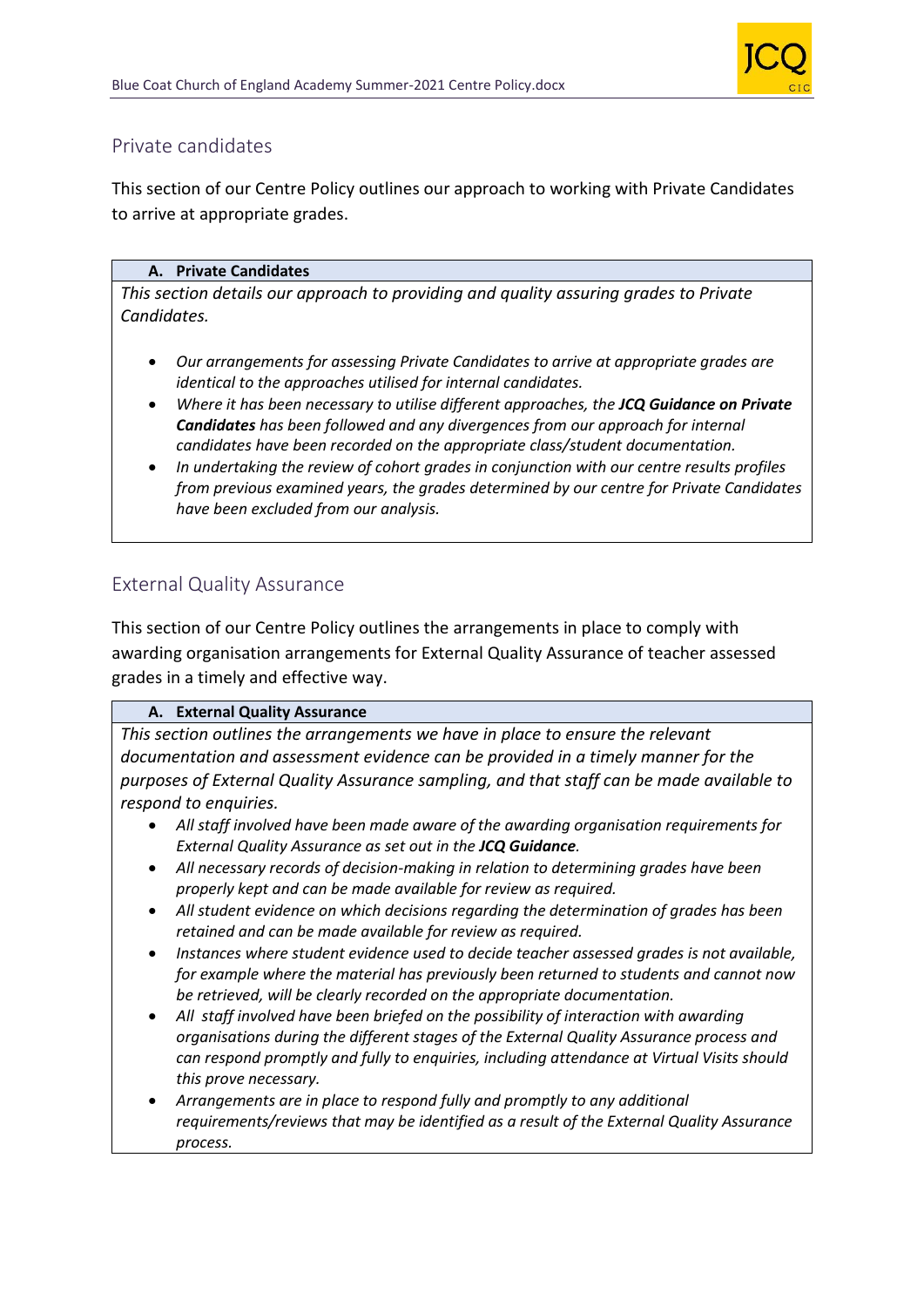

• *Staff have been made aware that a failure to respond fully and effectively to such additional requirements may result in further action by the awarding organisations, including the withholding of results.*

# <span id="page-18-0"></span>Results

This section of our Centre Policy outlines our approach to the receipt and issue of results to students and the provision of necessary advice and guidance.

### **A. Results**

*This section details our approach to the issue of results to students and the provision of advice and guidance.*

- *All staff involved have been made aware of the specific arrangements for the issue of results in Summer 2021, including the issuing of A/AS and GCSE results in the same week.*
- *Arrangements will be made to ensure the necessary staffing, including exams office and support staff, to enable the efficient receipt and release of results to our students.*
- *Arrangements will be in place for the provision of all necessary advice, guidance and support, including pastoral support, to students on receipt of their results.*
- *Such guidance will include advice on the appeals process in place in 2021 (see below).*
- *Appropriate staff will be available to respond promptly to any requests for information from awarding organisations, for example regarding missing or incomplete results, to enable such issues to be swiftly resolved.*
- *Parents/carers have been made aware of arrangements for results days.*